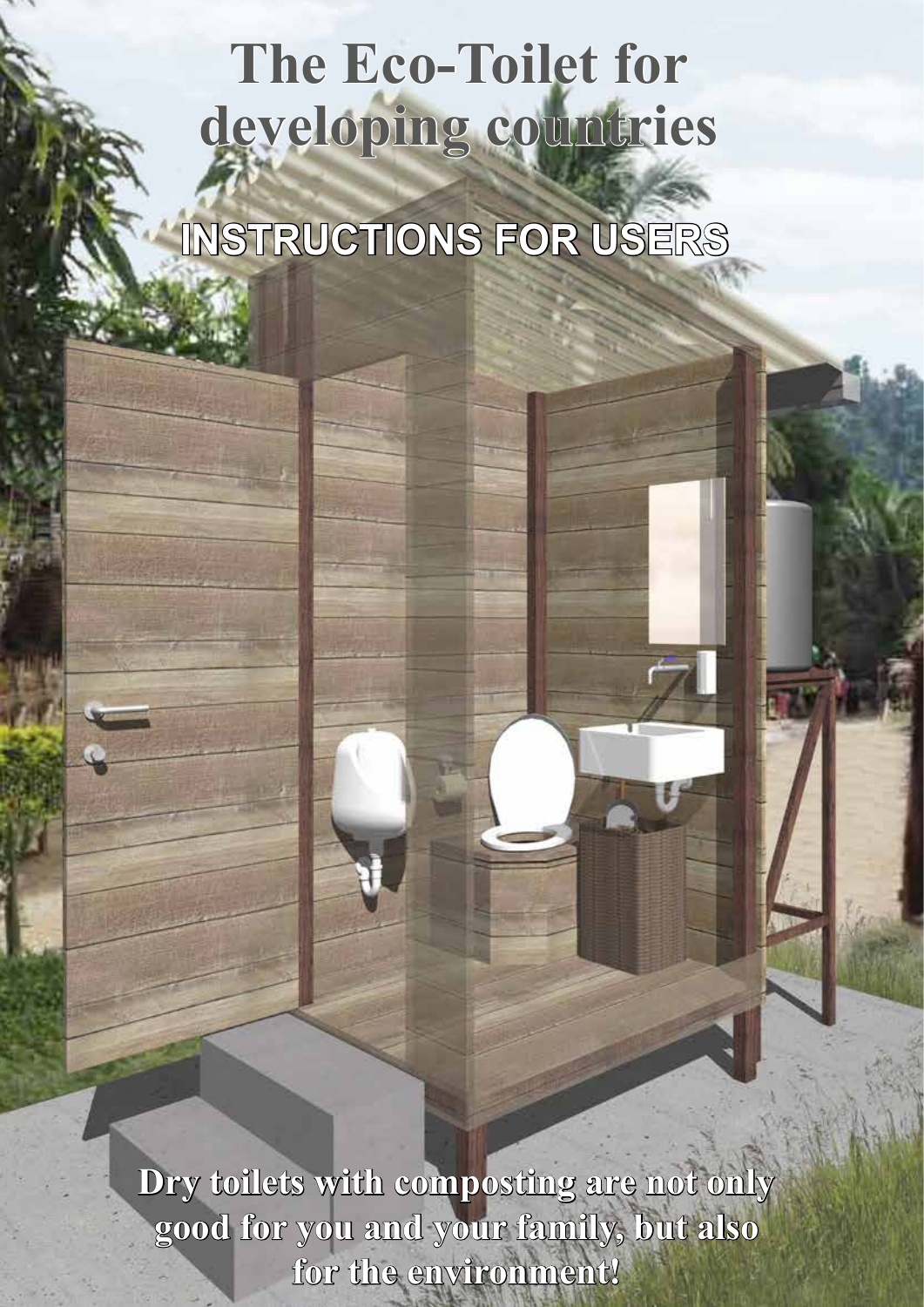## **ECO-TOILET what is it?**

It is an ecological toilet that does not require water and is still hygienic. You can relieve yourself undisturbed in this toilet. The entrance door to the cabin can be locked from the inside. No one can see or disturb you.

The toilet cabin is equipped with the following facilities:

- 1. Open the lid over the toilet seat.
- 2. Sit on the toilet seat and relieve yourself. Urine and faeces fall into the 60 litre container under the toilet opening.
- 3. Stand up and clean yourself with paper. Throw the used paper through the toilet opening into the 60-litre container.
- 4. To reduce bad odours, sprinkle organic material from the material container next to the toilet into the opening of the toilet. Be careful not to spill anything next to it.
- 5. Check that the toilet seat and floor around the toilet are clean and close the lid over the toilet seat. Wash your hands with soap. Leave the cabin.



## **How to avoid bad smell?**



To prevent bad odours from the toilet, the following dry, organic material is suitable: sawdust, wood shavings, wood ash, fine straw, flower petals, coffee or cocoa husks, etc. Put the material in a container next to the toilet. Make sure that there is always plenty of material in this container.

- A dry toilet with seat and lid.
- A holder for toilet paper or newspaper with which you can clean yourself.
- A urinal for men.
- A small washbasin with a mirror above it and a soap dispenser so you can wash your hands.

## **How do these WCs work?**



## **What do I do when the faeces cotainer is full?**

Open the small door at the back of the toilet cubicle and replace the full 60 litre container with an empty one. Empty the full container at your composting facility or at a suitable landfill site.

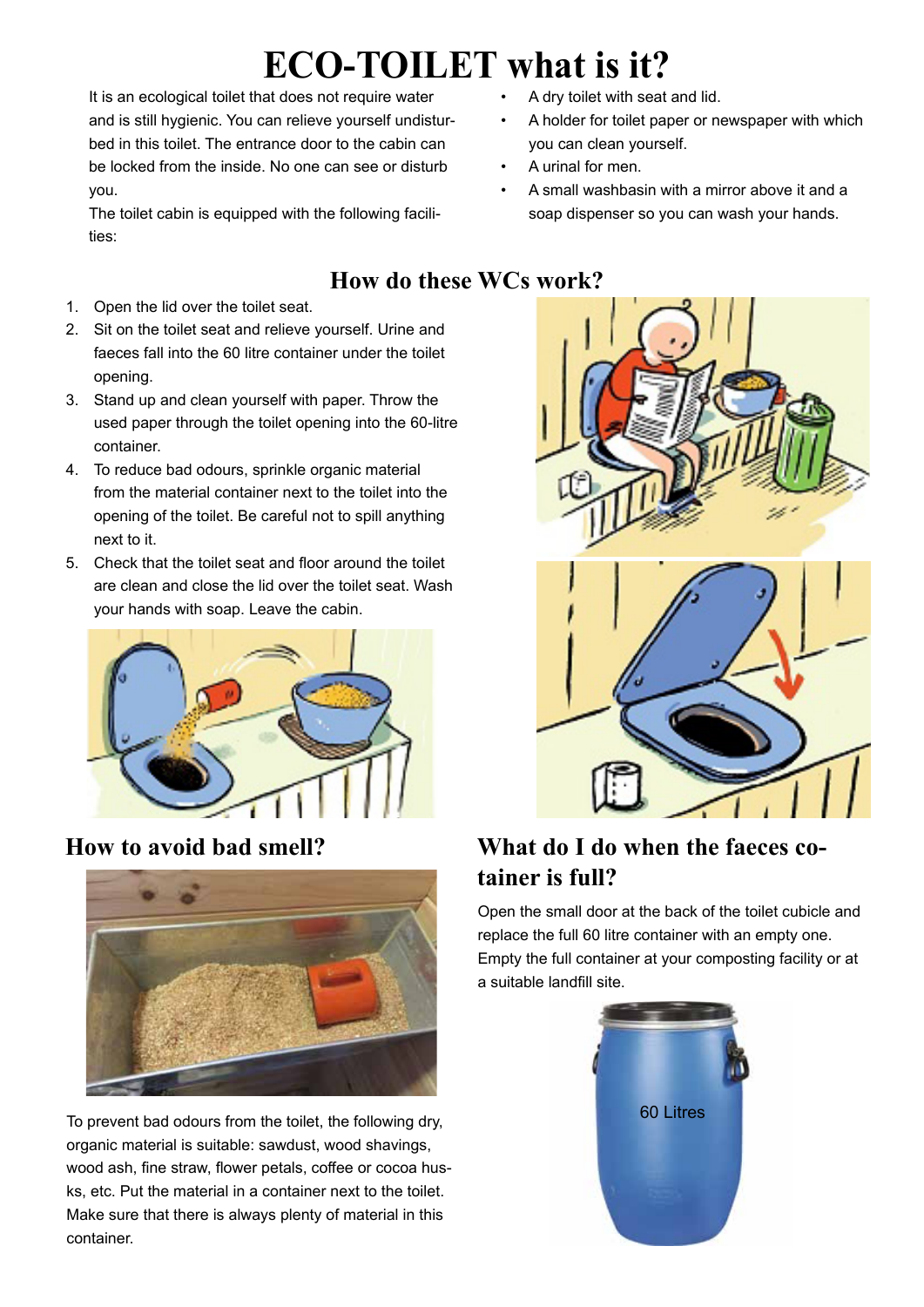## **COMPOSTING pays off**

### **Rejoice, your plants will give you more yield!**



### **How does composting work?**

All organic matter decomposes at some point. Composting speeds up the process by creating an ideal environment for bacteria and other decomposing microorganisms. The end product, humus or compost, looks like fertile soil.This dark, earthy-smelling substance works wonders on all types of soil, providing essential nutrients to help plants grow and look better. The decomposing organisms consist of bacteria, fungi and larger organisms such as worms, bugs, nematodes and many others. These organisms require four key elements: moisture,

## oxygen, carbon and nitrogen. For best results, mix nitrogen-rich plants (such as clover, fresh grass clippings and livestock manure) with carbonrich materials (such as dried leaves and twigs). If there is not a good supply of nitrogen-rich material, a handful of lawn fertiliser will help the nitrogen-carbon ratio. Moisture is provided by rain,

but you may need to water or cover the compost to keep it moist. Make sure it doesn't get too muddy. Oxygen is added by turning or mixing the pile.

## **What is compost?**

In our case, compost consists of human faeces and urine, which, together with other vegetable waste from agriculture and cooking, are turned into a valuable fertiliser for crops through composting. When left in the environment, these faeces cause water pollution and threaten public health.

#### COMPOSTING ELIMINATES THIS POLLUTION AND HEALTH RISKS!



## **Important rules for composting human excreta**

- 1. Composting of human excrements must be carried out by a reliable and experienced person.
- 2. It is important that the human excrements in the container ar NOT placed ON TOP OF the compost heap but IN the compost heap.
- 3. Push the existing composting material to the edges to create a deep trough. Fill the trough with the contents of the faeces container you need to empty.
- 4. Cover the new material with old compost that you have pushed to the sides.